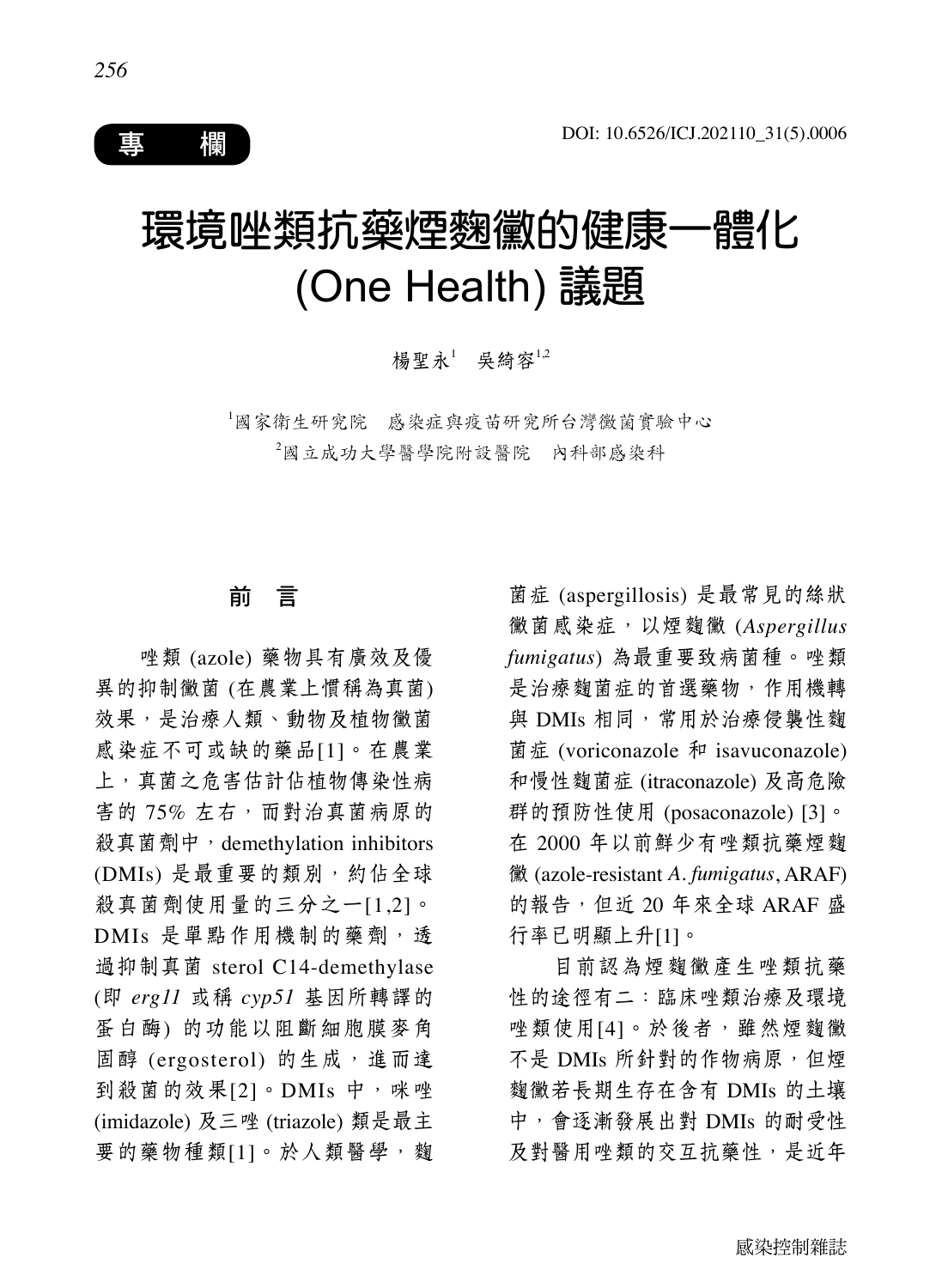來 ARAF 逐漸盛行的可能原因[1,5]。 DMIs 所誘發的唑類抗藥機轉,主 要以 *cyp51A* 基因發生 TR34/L98H、 TR<sub>34</sub>/L98H/S297T/F495I 或 TR<sub>46</sub>/ Y121F/T289A 突變為代表 (本文簡稱 TR34 或 TR46 突變) [1,5,6]。迄今多國 的監測都可從環境中分離出 TR34 或  $TR_{46}$ 菌株,因此即使病人未曾接受 過唑類治療也可能因吸入環境中的抗 藥菌孢子而罹患抗藥性麴菌症[1,4]。 目前各國臨床 ARAF 的盛行率約介 於 1% 至 10% 之間;在英國及尼德 蘭,甚至可超過 20% [4]。據統計, 八成的唑類抗藥性麴菌症是由 TR34 與 TR46 菌株所引起[7]。唑類抗藥性 麴菌症的死亡率遠高於無抗藥性麴菌 症  $(62\% \text{ vs. } 37\%)$ , 高死亡率可部分 歸因於未能及時給予有效的藥物治療 [8]。因此國際專家共識建議,若臨床 ARAF 盛行率大於 10%, 麴菌症的經 驗性療法應考慮唑類與 echinocandin 合併使用或改用 amphotericin B,避 免因單一使用唑類藥物而導致治療失 敗[7]。

由於環境 ARAF 已威脅人類的 健康,尼德蘭奈梅亨大學醫師教授 Paul Verweij 在 2019 年召集了來自歐 洲多國,涵蓋醫學黴菌學、分子黴 菌學、植物生理學/病理學、演化學 及農藥產業跨領域的專家及代表, 針對 ARAF 對臨床的影響、DMIs 誘 發 ARAF 的機制、後續因應對策等 議題相互交流,勾勒未來努力的方向 [1]。台灣長期且廣泛地使用咪唑及 三唑類殺真菌劑,環境與病人身上也 已分離出 TR $_{34}$  及 TR $_{46}$  抗藥煙麴黴[9-11]。台灣與尼德蘭具有相近的人口 數及國土面積,農業同是兩國重要的 產業,也同樣面臨 ARAF 的威脅,因 此尼德蘭的經驗相當值得台灣借鏡。 本文在文獻回顧之外,也節錄了上述 會議的重要內容,介紹環境唑類抗藥 煙麴黴的健康一體化 (One Health) 議 題之新近發展。

### DMIs 與 ARAF 的關聯性

DMIs 被認為可誘發 ARAF 的推 論來自以下的觀察。1. 以流病觀點而 言,在尼德蘭,沒有地緣關係的病人 所分離的 ARAF 菌株中, 高達 94% 的菌株同屬 TR3/L98H 基因型;三分 之二分離出 ARAF 的病人先前並未 接受過唑類治療;臨床和環境分離的 TR34 菌株親緣關係高度相關, TR46 菌株亦同 $[12-15]$ 。2. 以藥物學而言, 5 種三唑類 DMIs (difenconazole、 tebuconazole、propiconazole、 epoxiconazole 及 bromuconazole) 分子 結構與醫用唑類高度相似,可與煙 麴黴  $Cyp51A \nLeftrightarrow Ep$  to 酶對接結合; TR<sub>34</sub> 和 TR46 菌株對此 5 種 DMIs 也具耐 藥性[5]。另外, Cyp51A 序列分析及 基因重組實驗發現 TR<sub>34</sub>/L98H/S297T/ F495I 的 F495I 和咪唑抗藥性有關, 以此推測咪唑類 DMIs (如 prochloraz) 會篩選出 TR34/L98H/S297T/F495I 基 因型 ARAF [6]。3. 以黴菌生物學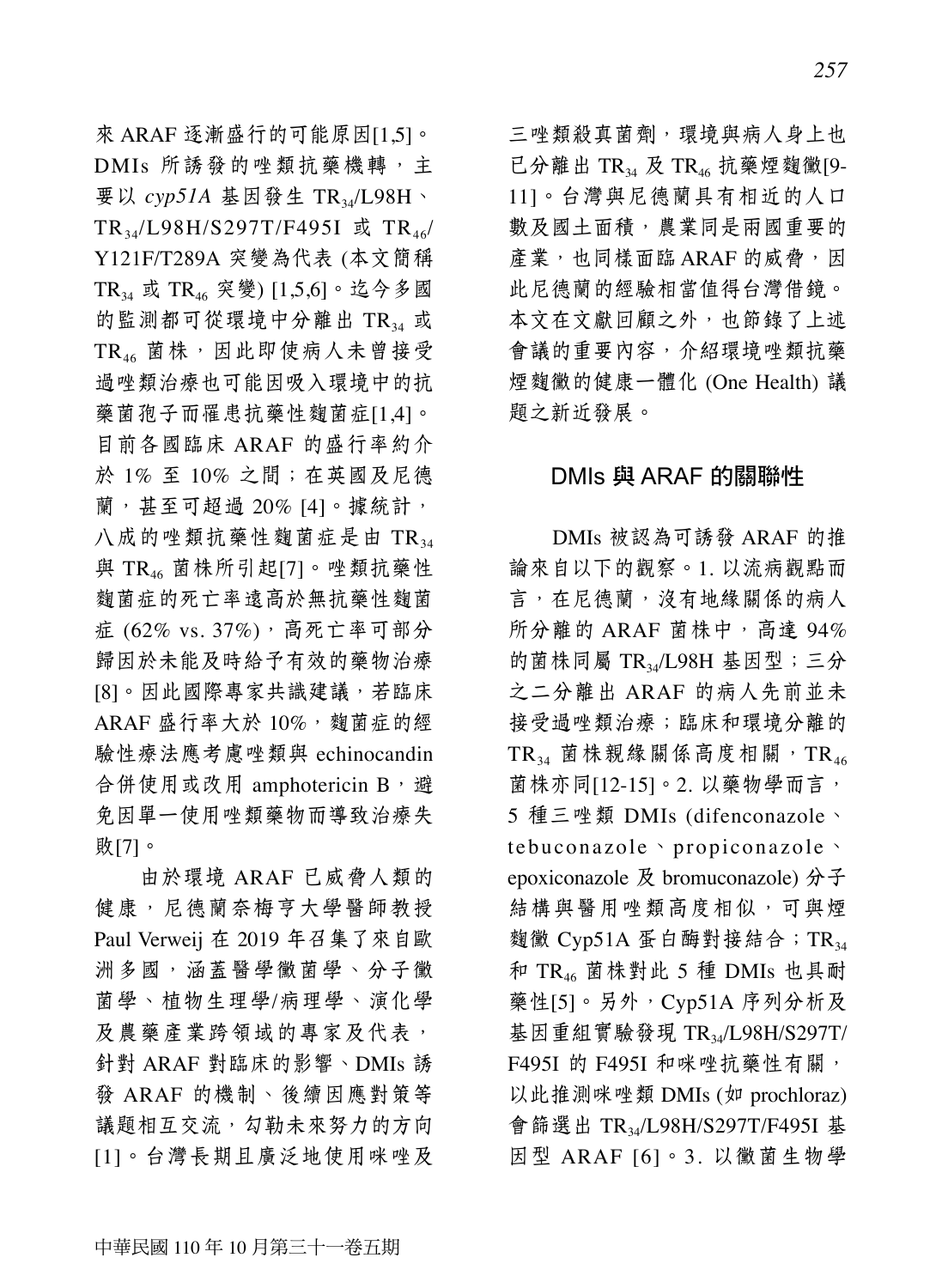觀點而言,縱列重複序列 (tandem repeat, TR) 類型的突變常發生在有性 生殖階段、因減數分裂時同源染色體 不對稱的交叉互換而產生。煙麴黴感 染人體時大多處於無性生殖階段,意 指 TR34 或 TR46 突變可能是菌株在自 然環境中進行有性生殖的過程發生 [16]。尼德蘭科學家分別於有使用及 未使用 DMIs 的農場進行堆肥土壤採 樣,採樣土壤經 70℃熱休克處理後 培養一段時間,觀察土壤樣本 ARAF 的分離情形[17]。熱休克的目的是將 無性生殖孢子 (conidia) 去除,留下較 耐熱的子囊孢子 (ascospores), 以了 解有性生殖在抗藥性產生的過程中所 扮演的角色。培養結果發現,在不含 DMIs 的土壤所分離出的 50 株煙麴黴 中,僅 2%為 ARAF;相反的,在含 有 DMIs 的土壤所分離出的 45 株煙 麴黴中, 高達 91% 為 ARAF, 其中 多數為 TR46/Y121F/T289A 基因型。 特別的是, 4 株 ARAF 帶有 TR $_{46}$  重複 3 次的 TR46<sup>3</sup>/Y121F/M172I/T289A/ G448S 新興基因型突變。科學家進一 步將 2 株不同交配型的  $TR_{46}/Y121F/$ T289A 菌株進行有性生殖後,也成 功分離出 TR<sub>46</sub> 重複 3 次的 TR46<sup>3</sup>/ Y121F/T289A 基因型子代菌株。回溯 分析 2012~2015 年間尼德蘭的臨床菌 株庫發現已有三位病人分離出 TR463/ Y121F/M172I/T289A/G448S 基因型 菌株。這個重要的研究顯示,在有性 世代的煙麴黴有機會產生帶有縱列重 複序列 (TR) 的抗藥性突變, 而含有

DMIs 的堆肥土壤是發生抗藥性突變 的熱區。

### ARAF 待研究領域

不過有些田野研究並未支持 DMIs 與 ARAF 兩者間的關聯性。英 法德 15 個小麥田的監測並未分離出 ARAF 或是分離的比例很低,顯示小 麥田使用 DMIs 的慣行農法並不容易 篩選出 ARAF [18,19]。另一方面,尼 德蘭的研究發現三類有機材料的儲放 區是最容易分離出 ARAF 的熱區, 分別為花卉球莖廢棄物、綠色廢棄物 (草、樹葉、灌木、樹木等) 及木材廢 棄物 (鐵軌枕木、木箱、木圍籬等) 儲放區,測得的煙麴黴菌落量約為  $10<sup>3</sup>$ ~ $10<sup>5</sup>$  cfu/g ; 三唑類 tebuconazole、 epoxiconazole 和 prothioconazole 則 是這些儲放區最常測到的殺真菌劑 [20]。尼德蘭花卉種植過程使用殺真 菌劑的時機有二,分別為種植前的球 莖浸泡和種植後的田間噴灑,目的為 減少真菌病原所造成的病害。另一方 面,煙麴黴可生長的溫度範圍很寬 (12℃~65℃,35℃最適合生長),喜 歡潮濕的環境 (相對溼度 85~100%)。 釐清尼德蘭花卉產業整個堆肥的管 理流程,分析堆肥的溫度、濕度和 DMIs 殘留量與 ARAF 的相關性,將 有助於了解篩選抗藥菌的關鍵環境條 件。綜合上述及相關的研究觀察,科 學家認為使用 DMIs 本身並不一定會 誘發抗藥性突變,符合下述條件的環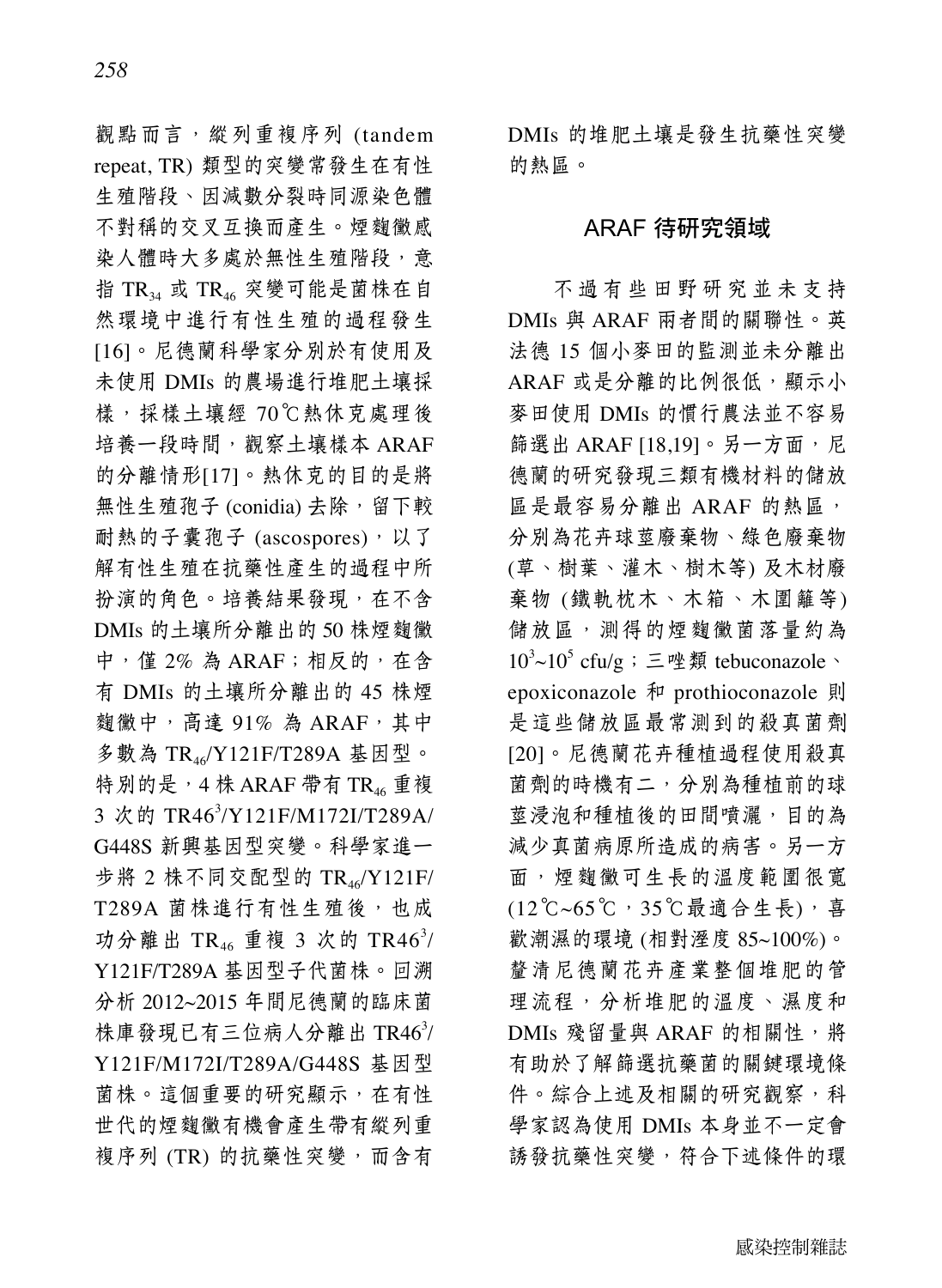境才是容易篩選出抗藥菌的熱區。熱 區條件包括:1. 適合真菌生長、繁殖 及傳播的物理性、生物性和非生物 性的條件;2. 可讓真菌長時間生存生 長,完成各階段的生命週期 (特別是 有性世代);3. 含有唑類藥物,且其 濃度足以篩選出抗藥菌株。

目前 DMIs 與 ARAF 關聯性的議 題仍存在以下知識缺口:1. 土壤中的 煙麴黴族群在 DMIs 篩選壓力下的動 態變化;2. 無性及有性世代在 DMIs 篩選壓力下產生抗藥菌株的過程及機 制是否有所差異?3. 抗藥性的產生是 否會伴隨適存度代價 (fitness cost), 影響抗藥菌的生長速率、傳播及毒 力;4. 哪些是篩選出 ARAF 的高風 險環境因子?5. 不同 DMIs 種類及使 用不同 DMIs 濃度於篩選抗藥菌的風 險?於使用濃度方面,理論上,在含 低濃度 DMIs 的土壤中,低度抗藥的 菌株被篩選出來後,有機會逐漸累積 抗藥性突變而發展出高度抗藥性;相 反的,若提高 DMIs 施用濃度,有機 會可以有效根除低度抗藥的菌株,阻 絕其後續發展抗藥性的機會[21]。實 際的田野調查則發現在分離出 ARAF 的熱區所測得的 DMIs 殘留濃度從 低到高範圍很寬 (0.001~6.4 mg/L), 沒有一致性的結論。另外要注意的 是,土壤中的 DMIs 濃度是動態變化 的,所測得的 DMIs 殘留濃度並不能 代表抗藥菌被篩選出來當時的真實 濃度[20]。因此,何者是不易篩選出 ARAF 的適當 DMIs 使用濃度, 仍待 進一步研究解答。釐清上述未知領 域,將有助擬定適當的介入措施,減 少環境 ARAF 的生成。

#### 台灣現況

台灣長期使用 prochloraz、 difenoconazole 及 tebuconazole 農藥, 近來大規模的研究發現台灣水稻徒 長病病原 (*Fusarium fujikuroi*) 已產 生 prochloraz 及 tebuconazole 抗藥 性[11,22]。以此推測,存在土壤的 prochloraz 及 tebuconazole 的選擇壓 力也可能使煙麴黴發展出唑類抗藥 性。

在環境監測方面,國衛院於 2015~2017 年間從台灣各區的社區及 農地土壤、社區及醫院空氣等 2,760 個樣本分離出 451 株煙麴黴,其中 7.5% (34 株)為 ARAF, 多數 (29, 85%) 為 TR34 菌株[10]。在臨床監測 方面,於 2011~2018 年來自台灣多 中心醫院 297 位病人中, 12 (4%) 位 病人分離出 ARAF, 多數 (10 位, 83.3%) 病人帶有 TR34 菌株 (9 位) 或 TR46 菌株 (1 位) [9]。此 TR46 菌株和 荷蘭及印度流行菌株親緣關係高度相 關,顯示抗藥菌無國界的廣泛傳播。 值得注意的是,有一主要本土流行型 別 TR34/L98H/S297T/F495I 菌株分佈 台灣各區環境土壤,並已造成兩例致 命肺麴菌症[9]。這些 TR34 及 TR46 菌 株表現 tebuconazole 及 difenconazole 耐藥性, TR34/L98H/S297T/F495I 及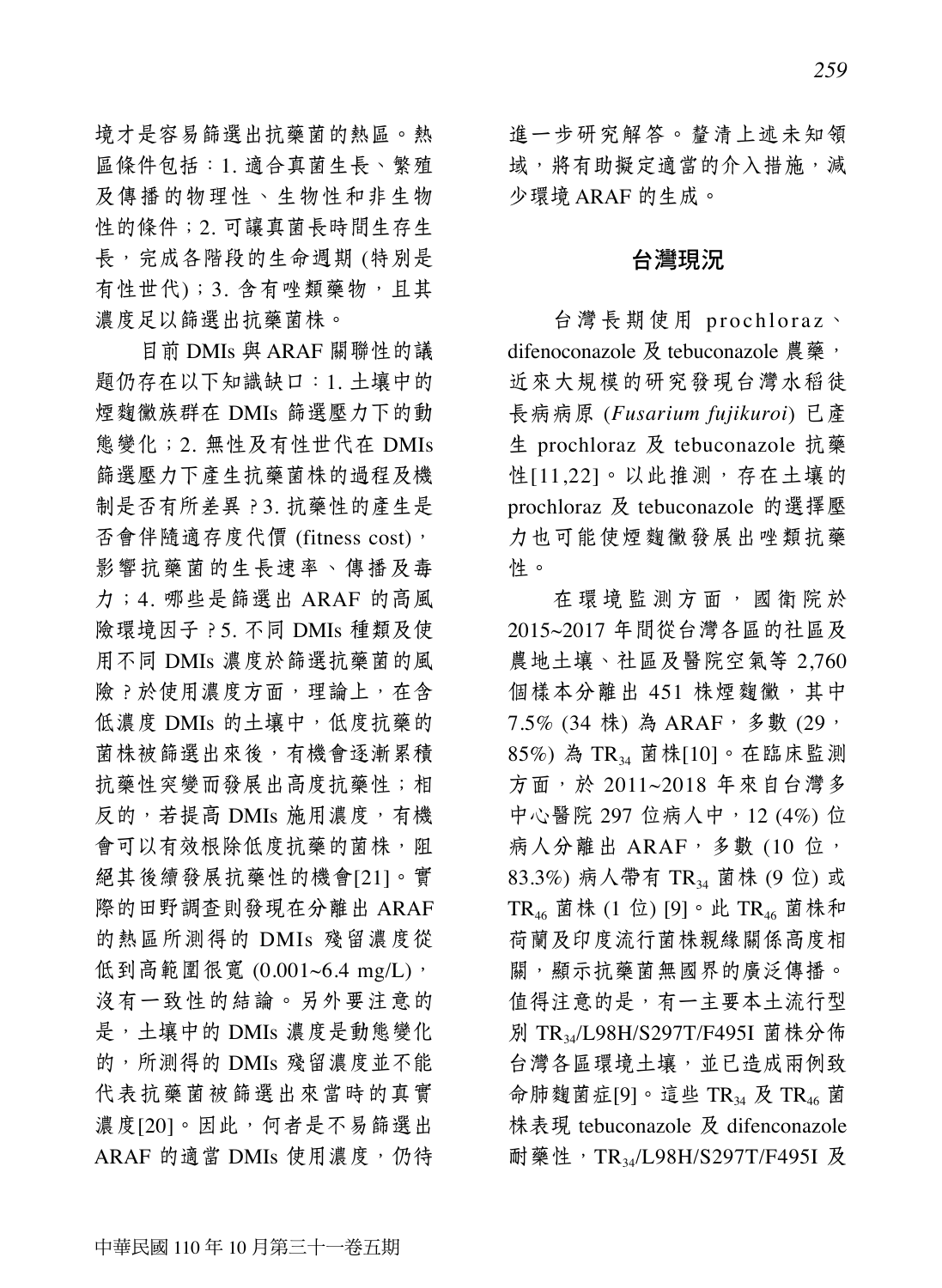TR46 菌株另同時表現 prochloraz 耐 藥性;TR34 及 TR46 菌株也未因抗藥 性突變而導致生長或產孢趨緩,因 此含有 DMIs 的土壤便成了抗藥菌持 續繁殖的沃土[9,10]。由於台灣臨床 ARAF 的比例仍小於 5%,因此唑類 仍是麴菌症的首選藥物,不過面對唑 類治療反應不佳患者,應將抗藥性列 入鑑別診斷。

### 抑制煙麴黴菌抗藥性發展之策略

目前臨床上可使用的抗黴菌藥 物並不多,唑類又是麴菌症唯一可口 服使用的有效藥物。為確保麴菌症能 保有治療藥物,首要策略即是阻止環 境 ARAF 的產生及散播。雖然 DMIs 使用與誘發 ARAF 的因果關係並未 完全被確認,但會議專家們都認同應 該開始進行減害措施,並建議可依 以下三方面進行[1]。1. 營造不利煙 麴黴生長及繁殖的環境:尼德蘭有多 種不同型式的堆肥廠,可以比較堆肥 原材料在經過不同堆肥方式分解後的 殘餘煙麴黴菌落量。理論上,採用低 菌落殘餘量的堆肥方法應該也同時會 降低產生 ARAF 的風險。2. 降低土 壤 DMIs 篩選壓力:可選用半衰期較 短或抗藥性篩選風險較低的 DMIs, 或與不同作用機轉的非 DMIs 藥劑輪 替使用。3. 農藥法規層面管理:在新 藥上市前或既有藥物申請展延的使用 執照審核時,也應評估環境用藥是否 會有誘發人類黴菌病原產生醫用抗黴

菌藥交互抗藥性的風險。有些專家甚 至強烈認為應該避免在醫學及農業同 時使用具有相同作用機轉的藥物,以 防止交互抗藥性的產生。目前許多唑 類殺真菌劑 (如 tebuconazole) 已被歐 盟列在可被取代的藥物評估清單中。 另一方面,若環境藥物無可避免地與 醫用抗黴菌藥物共享相同的作用機轉 時,就需要針對環境用藥訂定嚴格的 使用範圍,限制其只能在誘發抗藥菌 風險較低的農法或環境使用。此外, 農藥產業也應引入產品管理 (product stewardship) 的概念, 朝著從生產製 造、販售、使用、到廢棄的過程都是 對環境友善的目標努力。

尼德蘭花卉球莖產業產品管理目 前的重點是保護地表水,規範殺真菌 劑只能使用在逕流及引流良好的農地 使用。花卉球莖產業也致力減少整體 農藥的使用,並在農藥選擇上,以多 點作用機制的農藥取代單點作用機制 的農藥。從 2012 到 2016, 初步成果 可見整體殺真菌劑、prothioconazole 和 tebuconazole 使用量分別下降了 16.9%、29.7% 和 24.2% [1]。我國農 委會於 2017 年宣示「十年農藥減半 政策」, 推動對環境、人體危害較 低的農藥使用策略。台灣農學界也持 續呼籲農民輪替使用不同作用機轉的 農藥,以避免單點作用機制藥劑連續 重複使用而篩選出抗藥作物真菌病原 [2,22]。2019 年農委會更修正了農藥 標示管理辦法,將農藥作用機制代碼 及農藥產品條碼納入規範,方便農民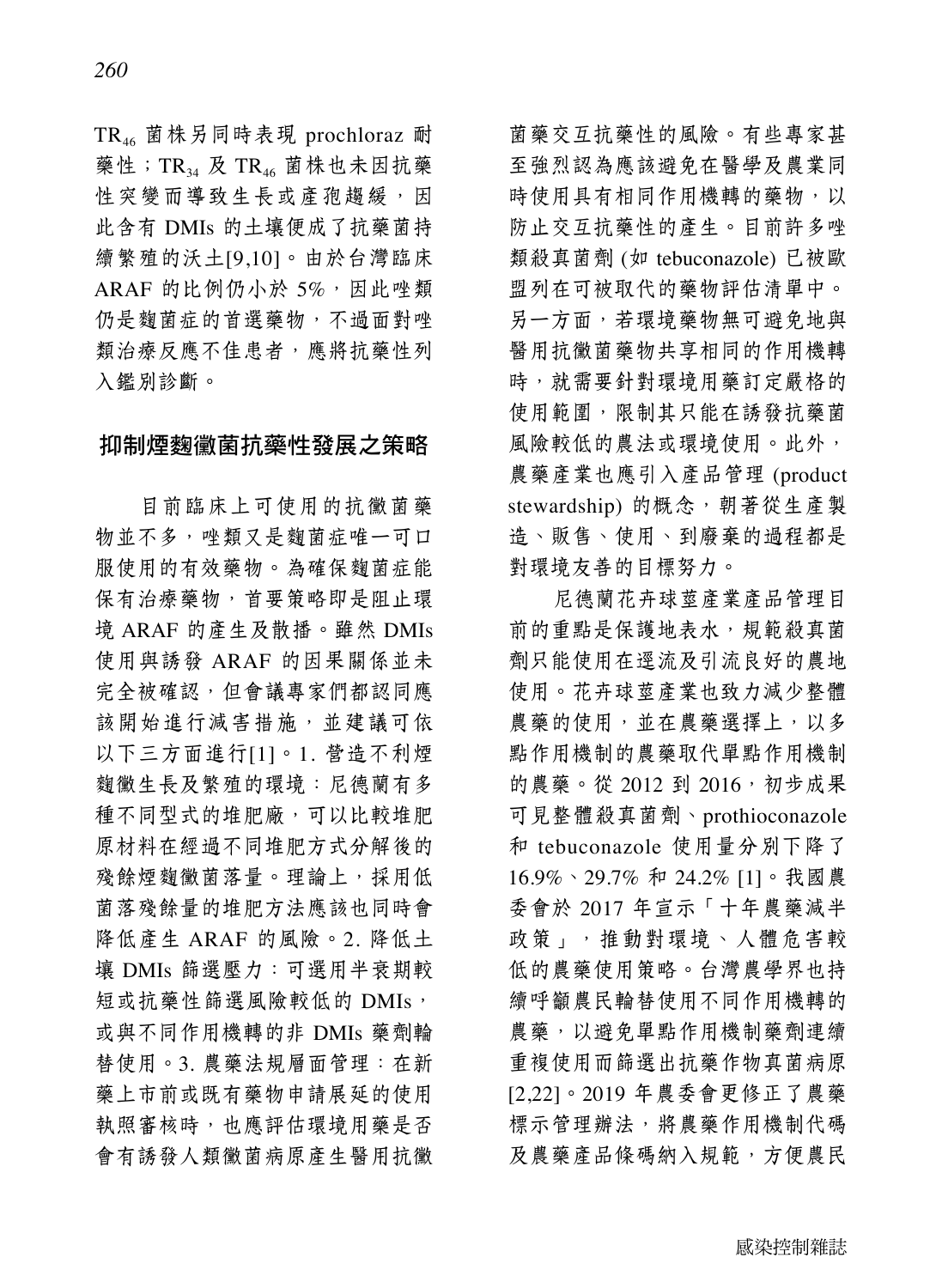辨識不同農藥的作用機轉,有助推動 農藥輪替使用。目前仍待更多的田野 研究,辨識台灣環境 ARAF 的分佈熱 區及易篩選出抗藥菌的高風險的農藥 及慣行農作法,作為擬定台灣農藥政 策時可參考的實證資料。

#### 結 語

因環境用藥而篩選出的 ARAF 衝擊人類的健康,美國疾病管制局於 已於 2019 年將 ARAF 列為需密切關 注的警示清單菌種[23]。目前亟待跨 領域多方共同研究合作,辨識那些是 易篩選出 ARAF 的高風險農藥及慣行 農作法,後續擬定相對應的農藥使用 政策。期望能透過合理的農藥使用, 減少作物真菌病原及人類致病黴菌唑 類抗藥性的出現,以確保唑類藥物於 對治植物病害及人類麴菌症的療效, 達到人類與環境健康一體化「One Health」的目標。

## 參考文獻

- 1. Verweij PE, Lucas JA, Arendrup MC, et al: The one health problem of azole resistance in Aspergillus fumigatus: current insights and future research agenda. Fungal Biology Reviews 2020;34:202-14.
- 2. 曾德賜:農藥藥理與應用。台中:國立中興大 學出版中心。新北市:藝軒圖書出版社。2015 (2018 初版再刷);1,83,133。
- 3. Ullmann AJ, Aguado JM, Arikan-Akdagli S, et al: Diagnosis and management of Aspergillus diseases: executive summary of the 2017 ESCMID-ECMM-ERS guideline. Clin Microbiol Infect 2018;24:e1-e38.
- 4. Lestrade PPA, Meis JF, Melchers WJG, et al: Triazole resistance in Aspergillus fumigatus: recent insights and challenges for patient management. Clin Microbiol Infect 2019;25:799-806.
- 5. Snelders E, Camps SMT, Karawajczyk A, et al: Triazole fungicides can induce cross-resistance to medical triazoles in Aspergillus fumigatus. Plos One 2012;7:e31801.
- 6. Chen Y, Li Z, Han X, et al: Elevated MIC values of imidazole drugs against Aspergillus fumigatus isolates with TR34/L98H/S297T/F495I mutation. Antimicrob Agents Chemother 2018;62:e01549- 17.
- 7. Verweij PE, Ananda-Rajah M, Andes D, et al: International expert opinion on the management of infection caused by azole-resistant Aspergillus fumigatus. Drug Resist Updat 2015;21-22:30-40.
- 8. Lestrade PP, Bentvelsen RG, Schauwvlieghe A, et al: Voriconazole resistance and mortality in invasive aspergillosis: A multicenter retrospective cohort study. Clin Infect Dis 2019;68:1463-71.
- 9. Wu CJ, Liu WL, Lai CC, et al: Multicenter study of azole-resistant Aspergillus fumigatus clinical isolates, Taiwan. Emerg Infect Dis 2020;26:806-9.
- 10. Wang HC, Huang JC, Lin YH, et al: Prevalence, mechanisms and genetic relatedness of the human pathogenic fungus Aspergillus fumigatus exhibiting resistance to medical azoles in the environment of Taiwan. Environ Microbiol 2018;20:270-80.
- 11. Taiwan Crop Protection Industry Association: Domestic manufacturers production & sale of pesticides. Taipei, Taiwan: Taiwan Crop Protection Industry Association, 1962-2016 [In Chinese].
- 12. Snelders E, van der Lee HA, Kuijpers J, et al: Emergence of azole resistance in Aspergillus fumigatus and spread of a single resistance mechanism. PLoS Med 2008;5:e219.
- 13. Snelders E, Huis In't Veld RA, Rijs AJ, et al: Possible environmental origin of resistance of Aspergillus fumigatus to medical triazoles. Applied and environmental microbiology 2009;75:4053-7.
- 14. van der Linden JW, Camps SM, Kampinga GA, et al: Aspergillosis due to voriconazole highly resistant Aspergillus fumigatus and recovery of genetically related resistant isolates from domiciles. Clin Infect Dis 2013;57:513-20.